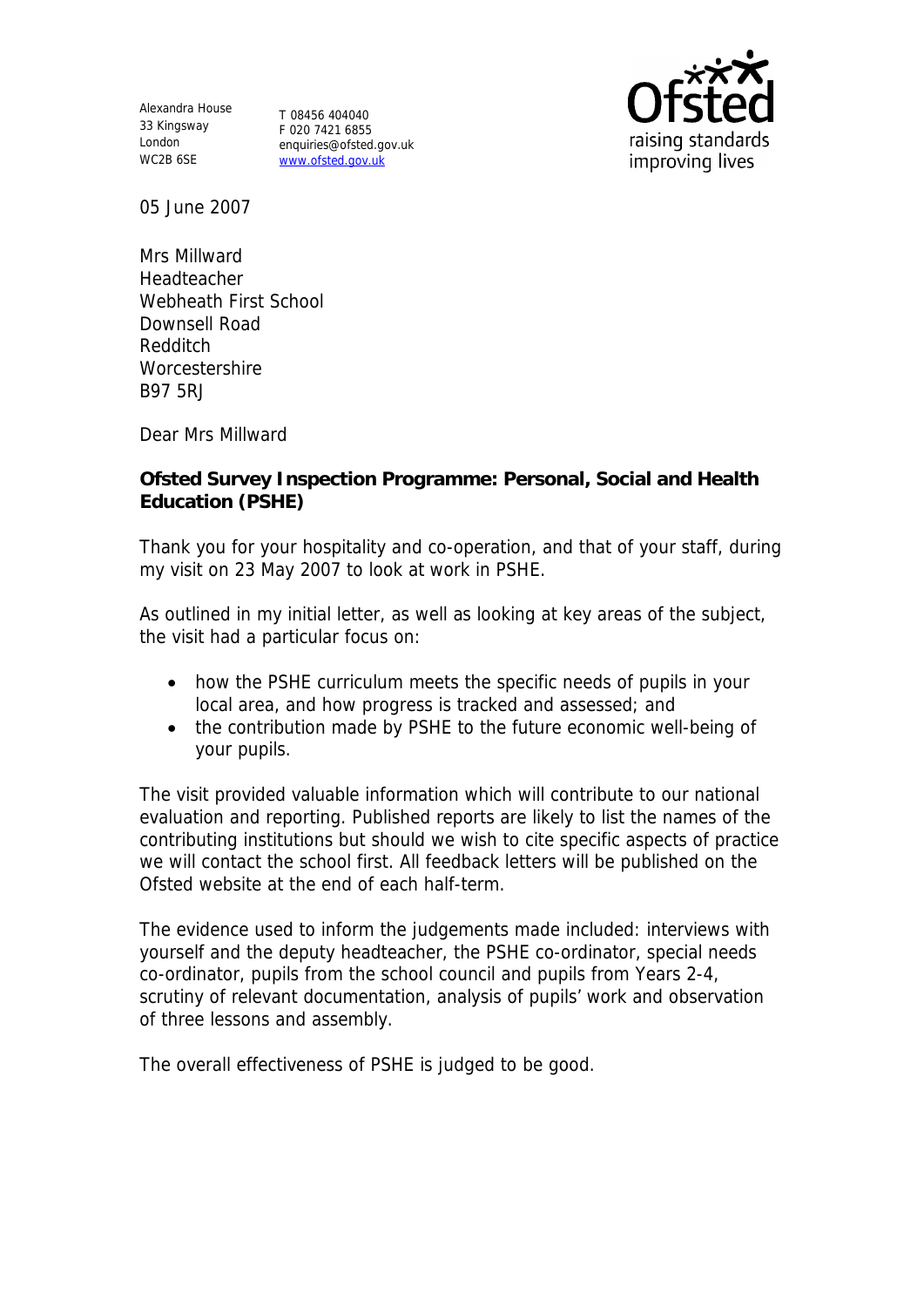## **Achievement and standards**

Achievement is good.

- Pupils enjoy their work and have positive attitudes towards the subject.
- In the reception class children are making outstanding progress, learning the concepts of what is fair and what is not. They are beginning to understand ways of dealing with conflict and the importance of sharing with others.
- Pupils in other years know what is meant by a balanced diet and how to keep healthy. Older pupils have very good knowledge of the dangers of smoking and alcohol. They all understand about the changes that occur whilst growing up.
- Their knowledge of protective behaviours is more limited.
- Pupils work well together and are able to listen, reflect, discuss and present their own opinions confidently.

## **Quality of teaching and learning**

The quality of teaching is good.

- Teachers have good subject knowledge, excellent relationships with their classes and act as excellent role models.
- Planning is generally good and provides a wide range of activities which stimulate and engage pupils. Where planning is not as good, the lesson is dominated by the teacher and pupils are not encouraged to think independently. In the outstanding lessons seen, teachers allowed pupils to express their own opinions creatively.
- Effective use is made of teaching assistants to make sure lessons run smoothly.
- Assessment does take place but is largely informal and, except for the Foundation Stage, is not systematically recorded.
- Pupils are very well supported. They feel safe and secure and have a range of adults to whom they can turn if they have a problem.

**Quality of curriculum** 

The curriculum is good.

- The curriculum meets the needs of pupils because the teachers know the pupils so well; there is a good match of content and activities to meet pupils' needs.
- The curriculum has been enhanced by the judicious introduction of Social and Emotional Aspects of Learning (SEAL) materials which are being trialled.
- The school has gained the Healthy School Award and this has had a positive impact on lunchtime, healthy eating, playtime activities and the PSHE curriculum.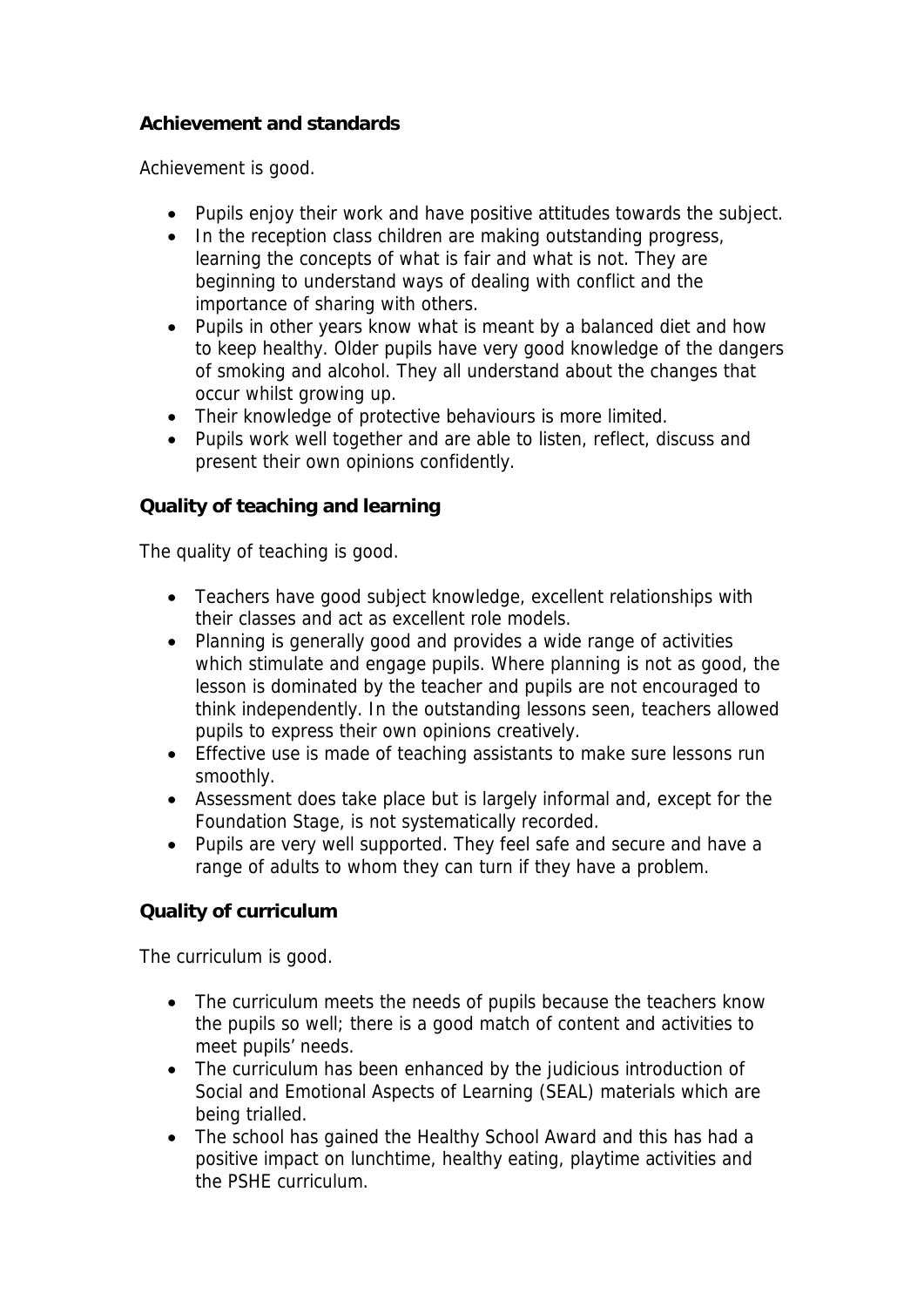- Before and After School clubs add greatly to provision by providing opportunities for pupils to interact socially with each other and with adults.
- Although transition arrangements are good, there is little liaison with the three middle schools over curriculum content for PSHE.

**Leadership and management** 

Leadership and management are satisfactory.

- The senior management team has improved PSHE through the introduction of important initiatives. However, there is a lack of rigorous monitoring and evaluation of impact and outcomes from the PSHE programme.
- The PSHE policy is weak, and it is unclear how learning outcomes are identified. Schemes of work are variable and show an over-reliance on worksheets in Key Stage 1.
- Access to continuing professional development is good and all staff have received useful training on SEAL and Protective Behaviours.

**Subject issue: How well are pupils prepared for future economic well-being?**

Pupils are well prepared for adult life.

- Older pupils feel well-prepared for the move to middle school and beyond.
- Pupils are all provided with a range of activities in which they take responsibility and are expected to use their initiative. For example, they are representatives on the school council and in the Eco School work, they act as peer mediators and play leaders and are going to act as financial mangers and run the stalls at the school fair.

## **Inclusion**

Inclusion is good.

- The school is committed to providing for the full range of needs and abilities. For example, pupils who have behavioural difficulties are identified and given additional help in developing social skills.
- Pupils from minority ethnic backgrounds are fully integrated into the life and work of the school, and achieve as well as other pupils. All pupils are made aware of, and appreciate the diversity of, multicultural society.
- Pupils with learning difficulties receive extra support and achieve well as a result.